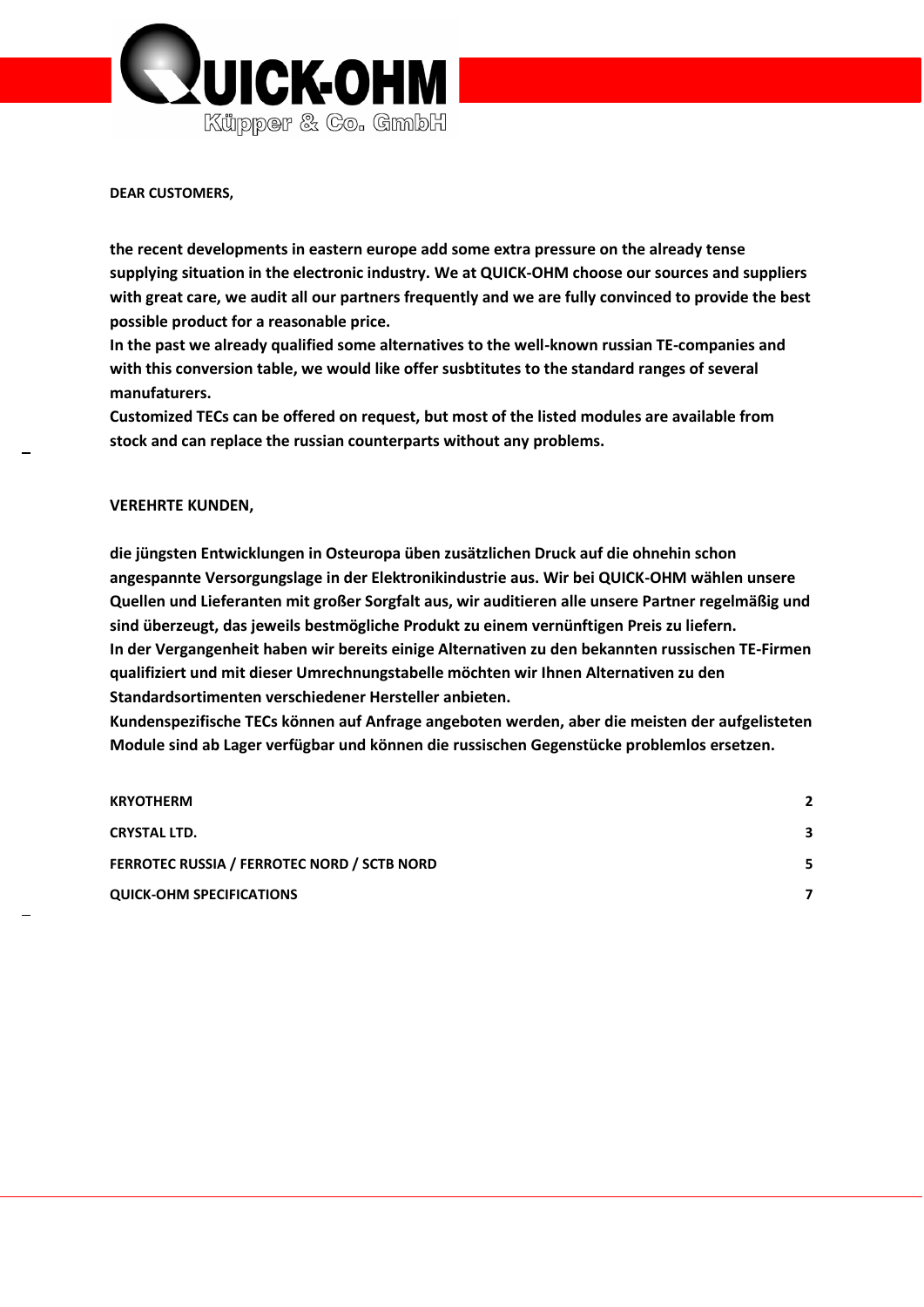

## **Kryotherm**

### St. Petersburg, https://kryothermtec.com/

| Name                         | Quick-Ohm substitute |
|------------------------------|----------------------|
| TB-127-1,0-1,3 (Snowball-71) | QC-127-1.0-3.9CM     |
| TB-127-1,0-1,3 (Snowball-71) | QC-127-1.0-3.9CM     |
| TB-127-1,0-1,3 (STORM-71)    | QC-127-1.4-3.7CM     |
| TB-127-1,4-2,5 (RIME-74)     | QC-127-1.4-3.9CM     |
| TB-127-1,4-2,5 (RIME-74)     | QC-127-1.4-3.9CM     |
| TB-127-1,4-1,5 (Frost-72)    | QC-127-1.4-6.0CM     |
| TB-127-1,4-1,5 (Frost-72)    | QC-127-1.4-6.0CM     |
| TB-127-1,4-1,5 (Frost-74)    | QC-127-1.4-6.0CM     |
| Cool Block (Frost-74)        | on request           |
| TB-127-1,4-1,5 (Frost-74)    | QC-127-1.4-6.0CM     |
| TB-127-1,4-1,5 (Frost-75)    | QC-127-1.4-6.0CM     |
| TB-127-1,4-1,5 (Frost-75)    | QC-127-1.4-6.0CM     |
| TB-127-1,4-1,5 (Frost-76)    | QC-127-1.4-6.0CM     |
| TB-127-1,4-1,15 (ICE-71)     | QC-127-1.4-8.5CM     |
| TB-127-1,4-1,15 (ICE-71)     | QC-127-1.4-8.5CM     |
| TB-127-1,4-1,15 (HAIL-71)    | QC-127-1.4-8.5CM     |
| TB-161-1,4-2,0 (GLACIER-2,0) | QC-161-1.6-4.5CM     |
| TB-161-1,4-2,0 (GLACIER-2,0) | QC-161-1.6-4.5CM     |
| TB-161-1,4-1,5 (GLACIER-1,5) | QC-161-1.6-6.0CM     |
| TB-161-1,4-1,5 (GLACIER-1,5) | QC-161-1.6-6.0CM     |
| TB-199-1,4-2,0 (DRIFT-2,0)   | on request           |
| TB-199-1,4-2,0 (DRIFT-2,0)   | on request           |
| TB-199-1,4-2,0 (DRIFT-2,0)   | on request           |
| TB-199-1,4-1,5 (DRIFT-1,5)   | on request           |
| TB-199-1,4-1,5 (DRIFT-1,5)   | on request           |
| TB-199-1,4-1,5 (DRIFT-1,5)   | on request           |
| TB-199-1,4-1,2 (DRIFT-1,2)   | QC-199-1.0-8.0CM     |
| TB-199-1,4-1,2 (DRIFT-1,2)   | on request           |
| TB-199-1,4-1,2 (DRIFT-1,2)   | on request           |
| TB-199-1,4-1,15 (DRIFT-1,15) | QC-199-1.0-8.0CM     |
| TB-199-1,4-1,15 (DRIFT-1,15) | on request           |
| TB-199-1,4-1,05 (DRIFT-1,05) | on request           |
| TB-199-1,4-1,05 (DRIFT-1,05) | QC-199-1.0-8.0CM     |
| TB-199-1,4-1,05 (DRIFT-1,05) | on request           |
| TB-199-1,4-0,8 (DRIFT-0,8)   | QC-199-1.0-11.0CM    |
| Cool Block (DRIFT-0,8)       | on request           |
| TB-199-1,4-0,8 (DRIFT-0,8)   | on request           |
| TB-199-1,4-0,8 (DRIFT-0,8)   | on request           |
| TB-199-1,4-0,6 (DRIFT-0,6)   | QC-199-1.0-15.0CM    |
| TB-199-1,4-0,6 (DRIFT-0,6)   | on request           |
| TB-199-1,4-0,6 (DRIFT-0,6)   | on request           |
| TB-127-1,0-0,8 (CHILL)       | QC-127-1.4-6.0CM     |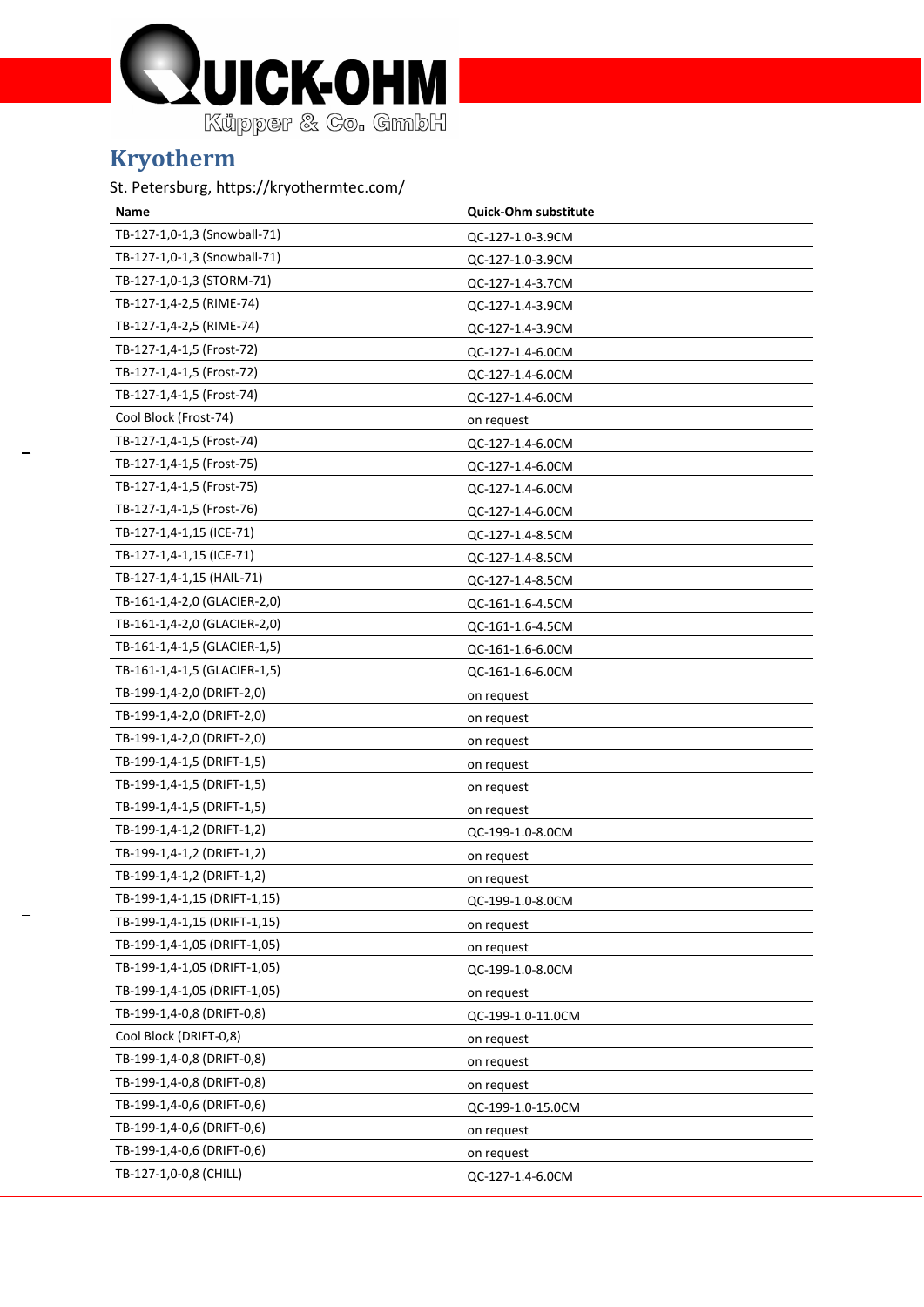

## **Crystal Ltd.**

### Moscow, http://www.crystalltherm.com/

| Name             | <b>Quick-Ohm substitute</b> |
|------------------|-----------------------------|
| S-007-10-08      | on request                  |
| S-007-10-13      | on request                  |
| S-007-10-15      | on request                  |
| S-007-10-25      | on request                  |
| S-007-14-11      | on request                  |
| S-007-14-15      | on request                  |
| S-007-14-25      | on request                  |
| S-007-20-15      | on request                  |
| S-017-10-08      | on request                  |
| S-017-10-13      | on request                  |
| S-017-10-15      | on request                  |
| S-017-10-25      | on request                  |
| S-017-14-11      | QC-17-1.4-8.5CM             |
| S-017-14-15      | QC-17-1.4-6.0CM             |
| S-017-14-25      | QC-17-1.4-3.7CM             |
| S-017-20-15      | on request                  |
| S-031-10-08      | on request                  |
| S-031-10-13      | QC-31-1.0-3.9CM             |
| S-031-10-15      | QC-31-1.0-3.0CM             |
| S-031-10-20      | QC-31-1.0-2.5CM             |
| S-031-10-25      | on request                  |
| S-031-14-11      | QC-31-1.4-8.5CM             |
| S-031-14-15      | QC-31-1.4-6.0CM             |
| S-031-14-25      | QC-31-1.4-3.7CM             |
| S-031-20-15      | on request                  |
| S-031-20-25      | on request                  |
| S-032-14-045-Mch | on request                  |
| S-059-14-15      | on request                  |
| S-063-10-13      | QC-63-1.0-3.9CM             |
| S-063-10-15      | QC-63-1.0-3.0CM             |
| S-063-10-25      | QC-63-1.0-2.5CM             |
| S-071-10-08      | on request                  |
| S-071-10-13      | on request                  |
| S-071-10-15      | on request                  |
| S-071-10-25      | on request                  |
| S-071-14-11      | QC-71-1.4-8.5CM             |
| S-071-14-15      | QC-71-1.4-6.0CM             |
| S-071-14-25      | QC-71-1.4-3.7CM             |
| S-071-20-15      | QC-71-2.0-12.0CM            |
| S-071-20-25      | on request                  |
| S-127-10-08      | on request                  |
| S-127-10-13      | QC-127-1.0-3.9CM            |
| S-127-10-15      | QC-127-1.0-3.0CM            |
| S-127-10-20      | QC-127-1.0-2.5CM            |
| S-127-10-25      | on request                  |
| S-127-14-11      | QC-127-1.4-8.5CM            |
| S-127-14-13      | QC-127-1.4-6.0CM            |
|                  |                             |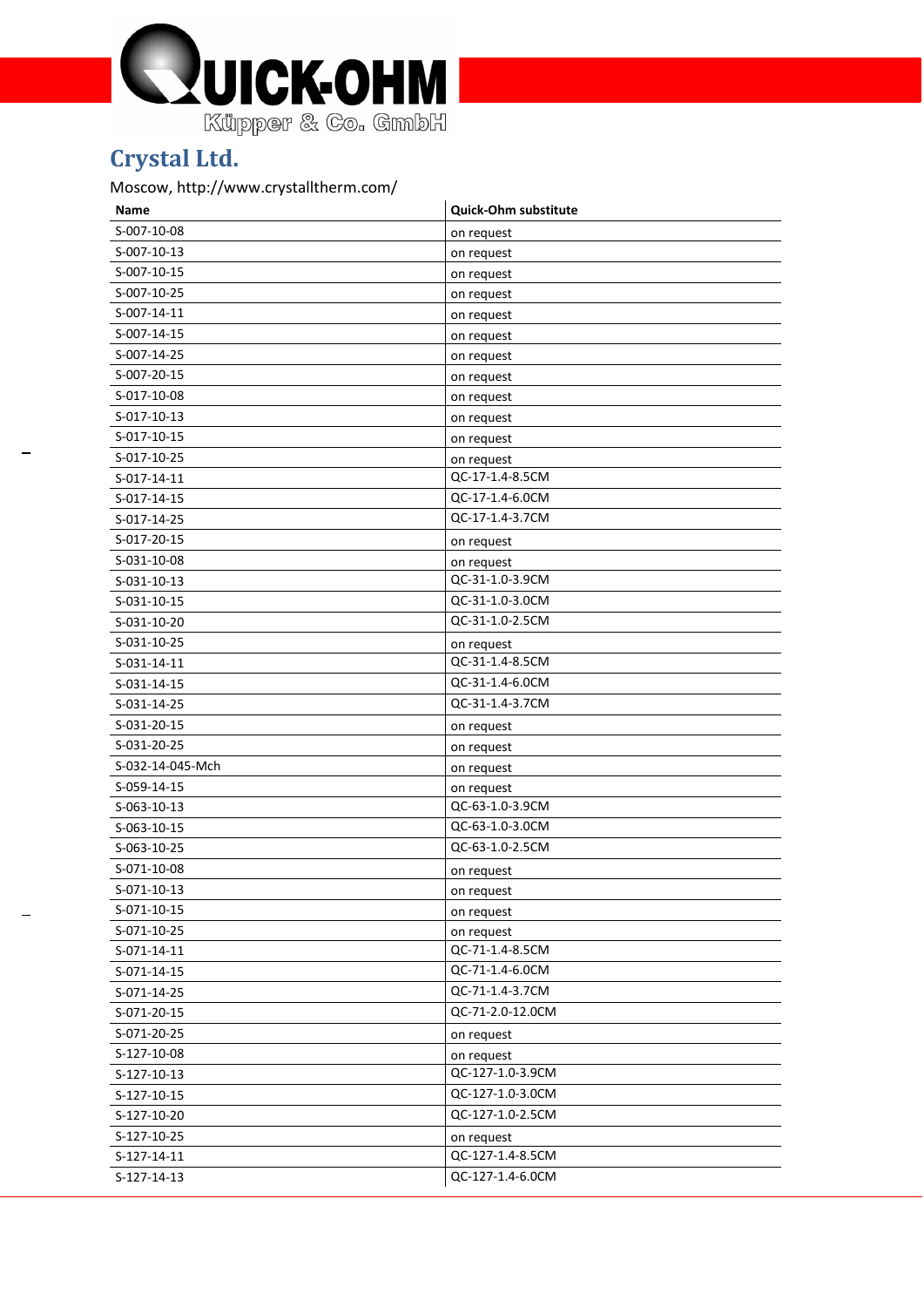

| Name          | <b>Quick-Ohm substitute</b> |
|---------------|-----------------------------|
| S-127-14-15   | QC-127-1.4-6.0CM            |
| S-127-14-25   | QC-127-1.4-3.7CM            |
| S-127-15-12   | QC-127-1.4-8.5CM            |
| S-127-15-135  | QC-127-1.4-8.5CM            |
| S-127-20-15   | QC-127-2.0-15.0CM           |
| S-127-20-25   | on request                  |
| S-131-10-13   | on request                  |
| S-161-12-08   | on request                  |
| S-161-12-10   | on request                  |
| $S-161-12-13$ | QC-161-1.6-4.5CM            |
| S-161-12-15   | QC-161-1.6-4.5CM            |
| S-161-14-15   | on request                  |
| S-161-15-11   | on request                  |
| S-161-15-14   | QC-161-1.6-6.0CM            |
| S-161-15-18   | QC-161-1.6-6.0CM            |
| S-199-10-13   | on request                  |
| S-199-10-15   | on request                  |
| S-199-14-08   | QC-199-1.0-11.0CM           |
| S-199-14-11   | QC-199-1.0-8.0CM            |
| S-199-14-13   | on request                  |
| S-199-14-15   | on request                  |
| S-199-14-25   | on request                  |
| S-241-10-08   | on request                  |
| S-241-10-13   | QC-241-1.0-3.9CM            |
| S-241-10-15   | QC-241-1.0-3.0CM            |
| S-241-10-25   | on request                  |
| $S-241-14-11$ | QC-241-1.4-8.5CM            |
| S-241-14-15   | QC-241-1.4-6.0CM            |
| S-241-14-25   | on request                  |
| S-287-10-13   | on request                  |
| S-287-10-15   | on request                  |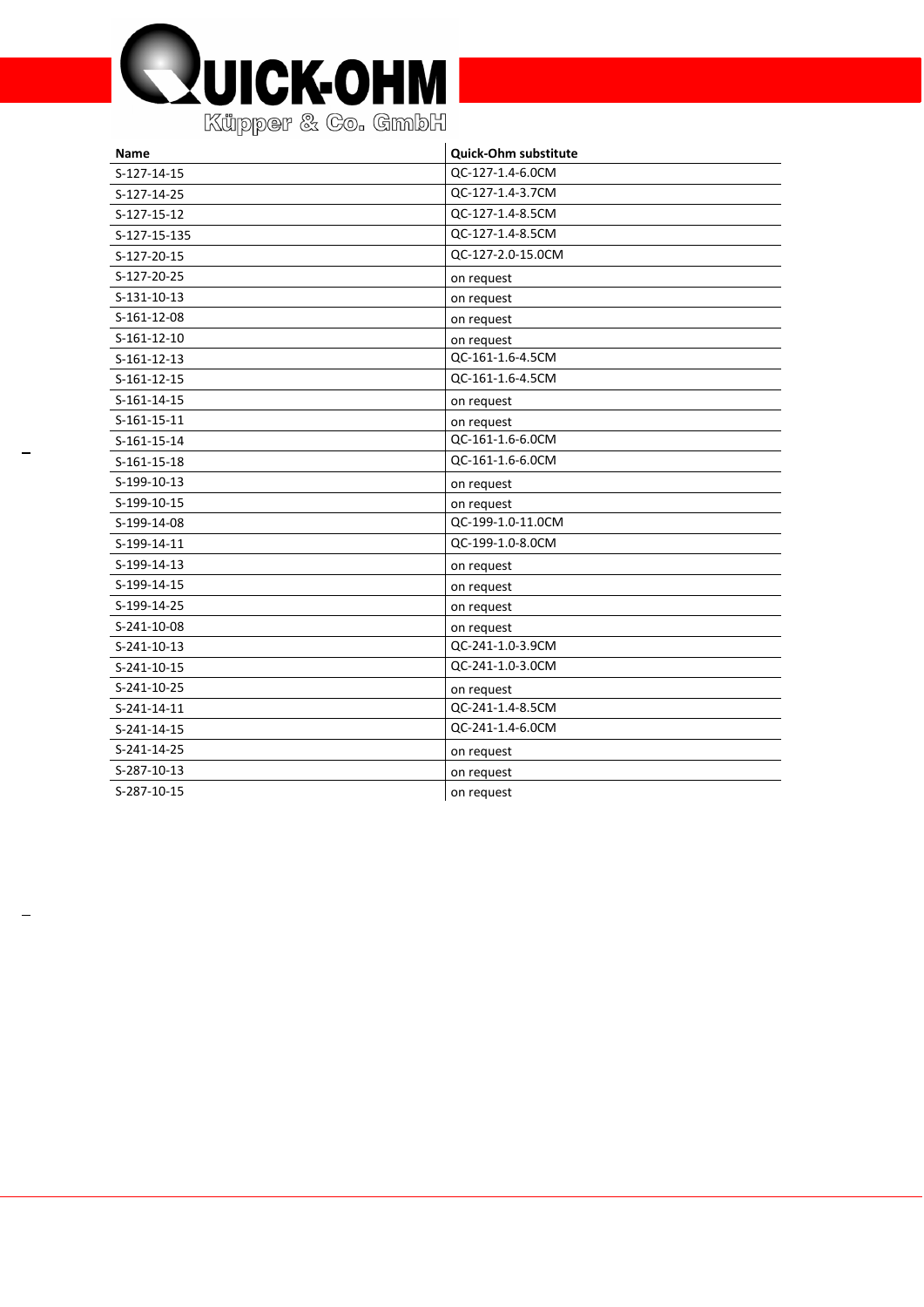

## **Ferrotec Russia / Ferrotec NORD / SCTB NORD**

### Moscow, https://www.ferrotec-nord.com/

| Name             | <b>Quick-Ohm substitute</b> |
|------------------|-----------------------------|
| TM-17-1.0-3.0M   | QC-17-1.0-3.0CM             |
| TM-17-1.0-3.9M   | QC-17-1.0-3.9CM             |
| TM-17-1.4-3.7M   | QC-17-1.4-3.7CM             |
| TM-17-1.4-6.0M   | QC-17-1.4-6.0CM             |
| TM-17-1.4-8.5M   | QC-17-1.4-8.5CM             |
| TM-31-1.0-2.5M   | QC-31-1.0-2.5CM             |
| TM-31-1.0-3.0M   | QC-31-1.0-3.0CM             |
| TM-31-1.0-3.9M   | QC-31-1.0-3.9CM             |
| TM-31-1.4-3.7M   | QC-31-1.4-3.7CM             |
| TM-31-1.4-6.0M   | QC-31-1.4-6.0CM             |
| TM-31-1.4-8.5M   | QC-31-1.4-8.5CM             |
| TM-32-2.0-9.0M   | QC-32-2.0-9.0CM             |
| TM-35-1.4-3.7M   | QC-35-1.4-3.7CM             |
| TM-35-1.4-6.0M   | QC-35-1.4-6.0CM             |
| TM-35-1.4-8.5M   | QC-35-1.4-8.5CM             |
| TM-63-1.0-2.5M   | QC-63-1.0-2.5CM             |
| TM-63-1.0-3.0M   | QC-63-1.0-3.0CM             |
| TM-63-1.0-3.9M   | QC-63-1.0-3.9CM             |
| TM-63-1.4-3.7M   | QC-63-1.4-3.7CM             |
| TM-63-1.4-6.0M   | QC-63-1.4-6.0CM             |
| TM-63-1.4-8.5M   | QC-63-1.4-8.5CM             |
| TM-69-1.4-8.5M   | QC-69-1.4-8.5CM             |
| TM-69-1.4-9.0M   | QC-69-1.4-9.0CM             |
| TM-71-1.0-2.5M   | QC-71-1.0-2.5CM             |
| TM-71-1.0-3.0M   | QC-71-1.0-3.0CM             |
| TM-71-1.0-3.9M   | QC-71-1.0-3.9CM             |
| TM-71-1.4-3.7M   | QC-71-1.4-3.7CM             |
| TM-71-1.4-6.0M   | QC-71-1.4-6.0CM             |
| TM-71-1.4-8.5M   | QC-71-1.4-8.5CM             |
| TM-71-1.4-9.0M   | QC-71-1.4-9.0CM             |
| TM-71-1.6-15.0M  | QC-71-1.6-15.0CM            |
| TM-71-2.0-12.0M  | QC-71-2.0-12.0CM            |
| TM-71-2.0-15.0M  | QC-71-2.0-15.0CM            |
| TM-127-1.0-2.5M  | QC-127-1.0-2.5CM            |
| TM-127-1.0-3.0M  | QC-127-1.0-3.0CM            |
| TM-127-1.0-3.9M  | QC-127-1.0-3.9CM            |
| TM-127-1.0-3.9MS | QC-127-1.0-3.9CMS           |
| TM-127-1.2-7.5M  | QC-127-1.2-7.5CM            |
| TM-127-1.4-3.7M  | QC-127-1.4-3.7CM            |
| TM-127-1.4-3.7MS | QC-127-1.4-3.7CMS           |
| TM-127-1.4-6.0M  | QC-127-1.4-6.0CM            |
| TM-127-1.4-6.0MS | QC-127-1.4-6.0CMS           |
| TM-127-1.4-8.5M  | QC-127-1.4-8.5CM            |
| TM-127-1.4-8.5MS | QC-127-1.4-8.5CMS           |
| TM-127-1.6-15.0M | QC-127-1.6-15.0CM           |
| TM-127-2.0-12.0M | QC-127-2.0-12.0CM           |
| TM-127-2.0-15.0M | QC-127-2.0-15.0CM           |
|                  | QC-161-1.6-15.0CM           |
| TM-161-1.6-15.0M | QC-241-1.0-3.0CM            |
| TM-241-1.0-3.0M  |                             |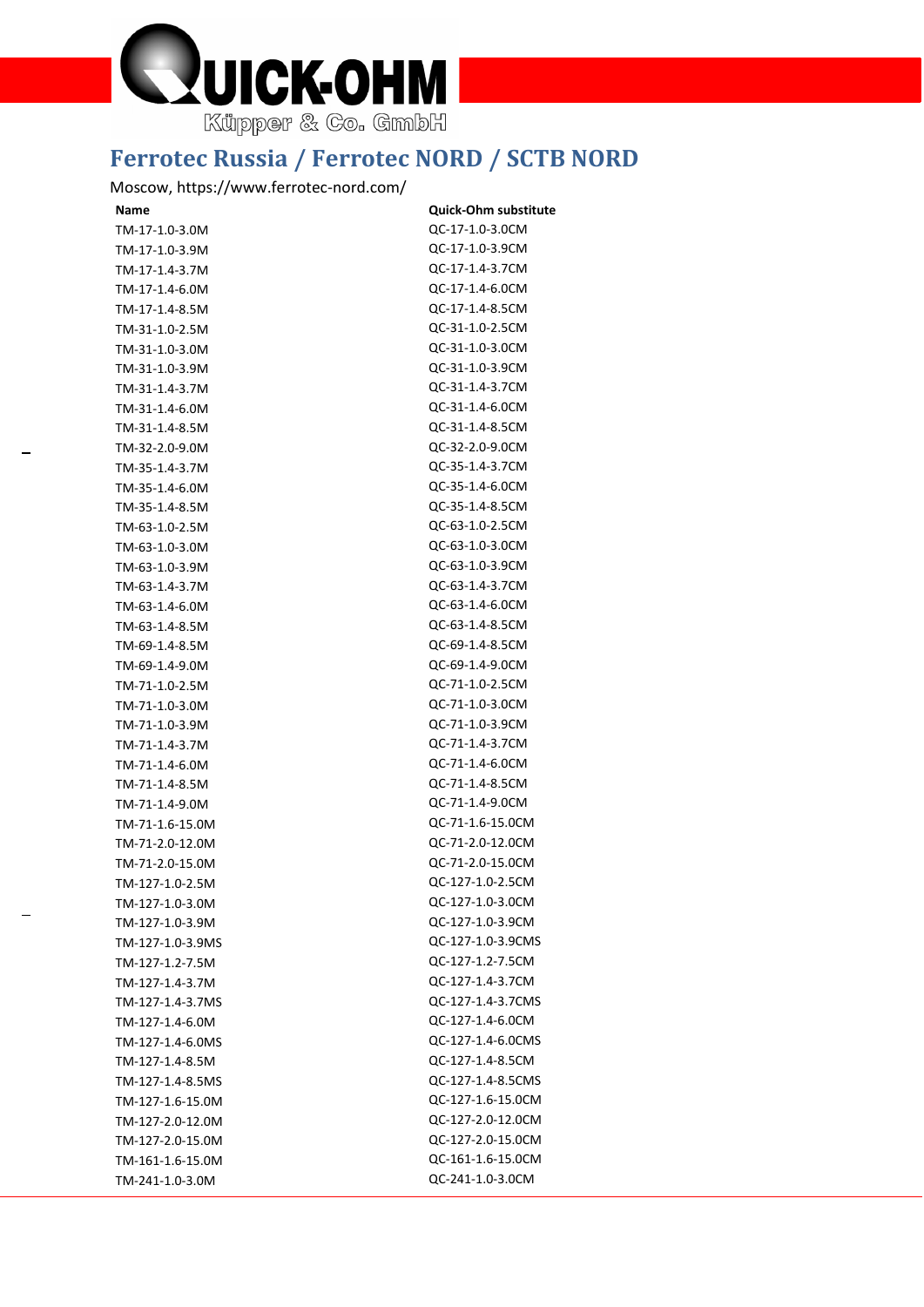

**Name Quick** TM -241 -1.0 -3.9M QC TM -241 -1.4 -8.5M QC TM -241 -1.6 -10.0M QC TM -241 -1.6 -15.0M QC TM -241 -1.6 -20.0M QC TM -241 -1.6 -28.0M QC TM -254 -1.4 -6.0M QC TM -257 -1.4 -6.0M QC TM -450 -0.8 -3.0M QC

#### **-Ohm substitute**

-241 -1.0 -3.9CM -241 -1.4 -8.5CM -241 -1.6 -10.0CM -241 -1.6 -15.0CM -241 -1.6 -20.0CM -241 -1.6 -28.0CM -254 -1.4 -6.0CM -257 -1.4 -6.0CM -450 -0.8 -3.0CM